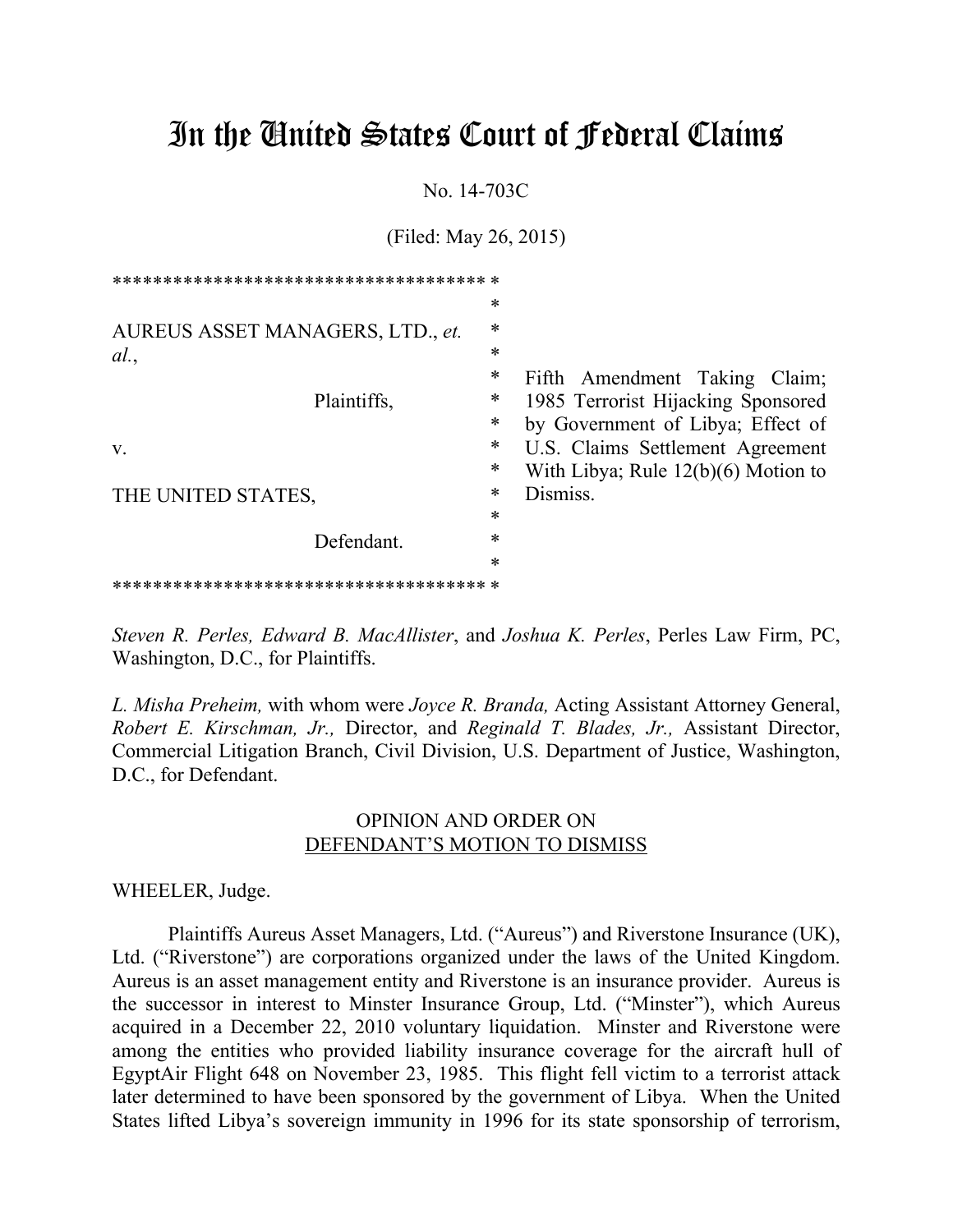Plaintiffs brought civil claims in the United States District Court for the District of Columbia for indemnification of the losses sustained in insuring the destroyed aircraft. The United States later restored Libya's sovereign immunity in 2008, thereby terminating all pending claims against Libya, and directing the claims of U.S. nationals to be heard by the Foreign Claims Settlement Commission ("FCSC"), an independent agency within the Department of Justice. The FCSC's jurisdiction excluded Plaintiffs because they are not U.S. nationals. Plaintiffs now bring this action for the Government's alleged taking of their legal claims without just compensation in violation of the Fifth Amendment. The case is before the Court on Defendant's motion to dismiss for failure to state a claim upon which relief can be granted.

#### Factual Background

EgyptAir Flight 648 was a Boeing 737-200 passenger airplane scheduled to travel on November 23, 1985 from Athens, Greece to Cairo, Egypt with 89 passengers (excluding hijackers) and six crew members. See Compl. ¶ 11. Abu Nidal Organization ("ANO"), also referred to as Black September, was a known terrorist organization in Libya. Id. ¶ 12. Ten days earlier, an ANO terrorist named Omar Rezaq and two other ANO terrorists traveled from Beirut to Athens with illegal passports and boarded EgyptAir Flight 648 on the day of the flight. Id. ¶ 17. Twenty-two minutes into the flight, the ANO terrorists hijacked the plane, and caused a mid-flight shootout with an Egyptian Sky Marshal. Id. 18. The shootout pierced the fuselage and caused severe depressurization, forcing the plane to land in Malta. Id. The terrorists demanded refueling, but the Maltese government refused. Id. ¶ 19. The terrorists proceeded to assassinate passengers systematically, beginning with two Israeli women, followed by three Americans. Id. ¶ 20. Then, 24 hours after the hijacking began, Egyptian commandos stormed the plane in an effort to rescue the remaining passengers. Id. ¶ 21. Using explosives, the commandos breached the plane doors. Id. In response to the raid, the terrorists lobbed hand grenades into the passenger cabin, killing dozens. Id. ¶ 22. In addition to the human tragedy and loss of life, the aircraft hull was damaged beyond repair. Id. ¶ 23.

Subsequent to the attack, the United States Department of Defense determined that ANO had conducted the hijacking with the sponsorship of the Libyan government, which provided material support for ANO and its terrorist members. Id. ¶ 13. Libya and Syria provided safe haven, training, logistic assistance, and financial aid to ANO. Id. ¶ 15. Libya provided its support in the form of weapons, money, airline tickets, unobstructed travel and haven in Libya, terrorism training, protected transport of weapons in Libya's "diplomatic pouch" in freight transit, official documents and Tunisian passports, as well as operational assistance in preparing for the hijacking of EgyptAir Flight 648. Id. ¶ 16. Defendant does not contest that Libya provided material support for the hijacking of Flight 648. The destroyed aircraft was insured for \$14 million. Id. ¶ 24.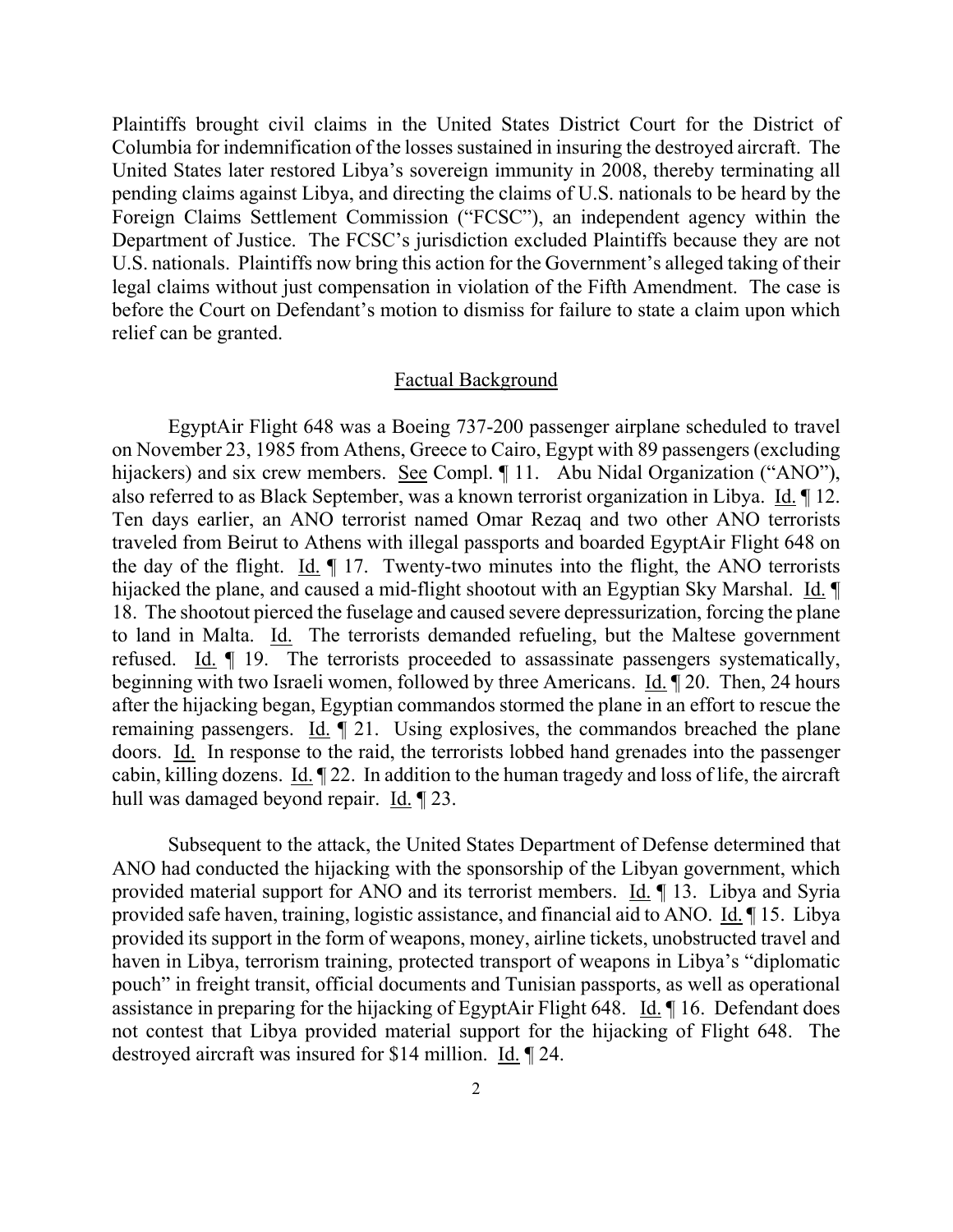This case turns heavily on the existence of Libya's sovereign immunity from suit. In 1996, amendments to the Foreign Sovereign Immunities Act ("FSIA"), 28 U.S.C. § 1605A, lifted Libya's sovereign immunity for its state sponsorship of terrorism. Id. ¶ 25. On April 26, 2006, Plaintiffs filed suit in the U.S. District Court for the District of Columbia against Libya and Syria to recover payments made for the insurance of EgyptAir Flight 648. Certain Underwriters at Lloyd's London v. Socialist People's Libyan Arab Jamahiriya, No. Civ. 06-731(GK) (D.D.C. filed April 21, 2006). On August 4, 2008, Congress enacted the Libyan Claims Resolution Act, Pub. L. No. 110-301, 122 Stat. 2999 (2008) ("LCRA") which stripped the U.S. District Court of its subject matter jurisdiction over Plaintiffs' claims against Libya. Compl. ¶ 27. On August 14, 2008, the United States entered into a Claims Settlement Agreement with Libya, terminating all pending suits against Libya for death or property loss caused by an act of "extra judicial killing, aircraft sabotage . . . or the provision of material support or resources for such an act." Id.  $\llbracket 28$ ; Claims Settlement Agreement Between the United States of America and the Great Socialist People's Libyan Arab Jamahiriya, 2008 U.S.T. Lexis 72, entered into force Aug. 14, 2008. President George W. Bush issued Executive Order No. 13477 on October 31, 2008, terminating all current and pending terrorism-related claims against Libya pursuant to the LCRA. The Order espoused the claims of all U.S. Nationals and established a procedure to compensate those U.S. nationals. The Order did not provide for compensation of foreign nationals. As a result, in 2010, the United States obtained a dismissal of Plaintiffs' suit against Libya for the hijacking of EgyptAir Flight 648, citing the public purpose of "normalizing" relations with Libya. Compl. ¶ 32.

 Under the terms of the LCRA and Executive Order No. 13477, the Department of State referred the claims of U.S. nationals against Libya to the FCSC in December 2008 and January 2009. The FCSC imposed a "continuous nationality rule" in its jurisdiction, requiring that all claimants be United States nationals from the time of the wrongful international act until the espousal of the claim by the United States Government. Id. ¶ 35. Accordingly, the Plaintiffs did not submit a claim for the EgyptAir losses. Id. ¶ 36. Only New York Marine, the sole United States corporation involved in the action, filed a claim with the FCSC to recover losses from the EgyptAir flight. Id. The FCSC rejected this claim for lack of jurisdiction as well, finding that EgyptAir itself was the proper party to bring the claim because EgyptAir owned the aircraft hull. Id. ¶ 37.

 Plaintiffs filed the present action on August 4, 2014, alleging a taking without just compensation in violation of the Fifth Amendment of the United States Constitution. Id. ¶ 1. Plaintiffs allege damages of \$1,208,964.24 in performance of their insurance obligations resulting from the destruction of EgyptAir Flight 648. Id. ¶ 3. On November 13, 2014, Defendant filed a motion to dismiss under Rule 12(b)(6) for Plaintiffs' failure to state a claim upon which relief can be granted. Defendant does not contest the facts surrounding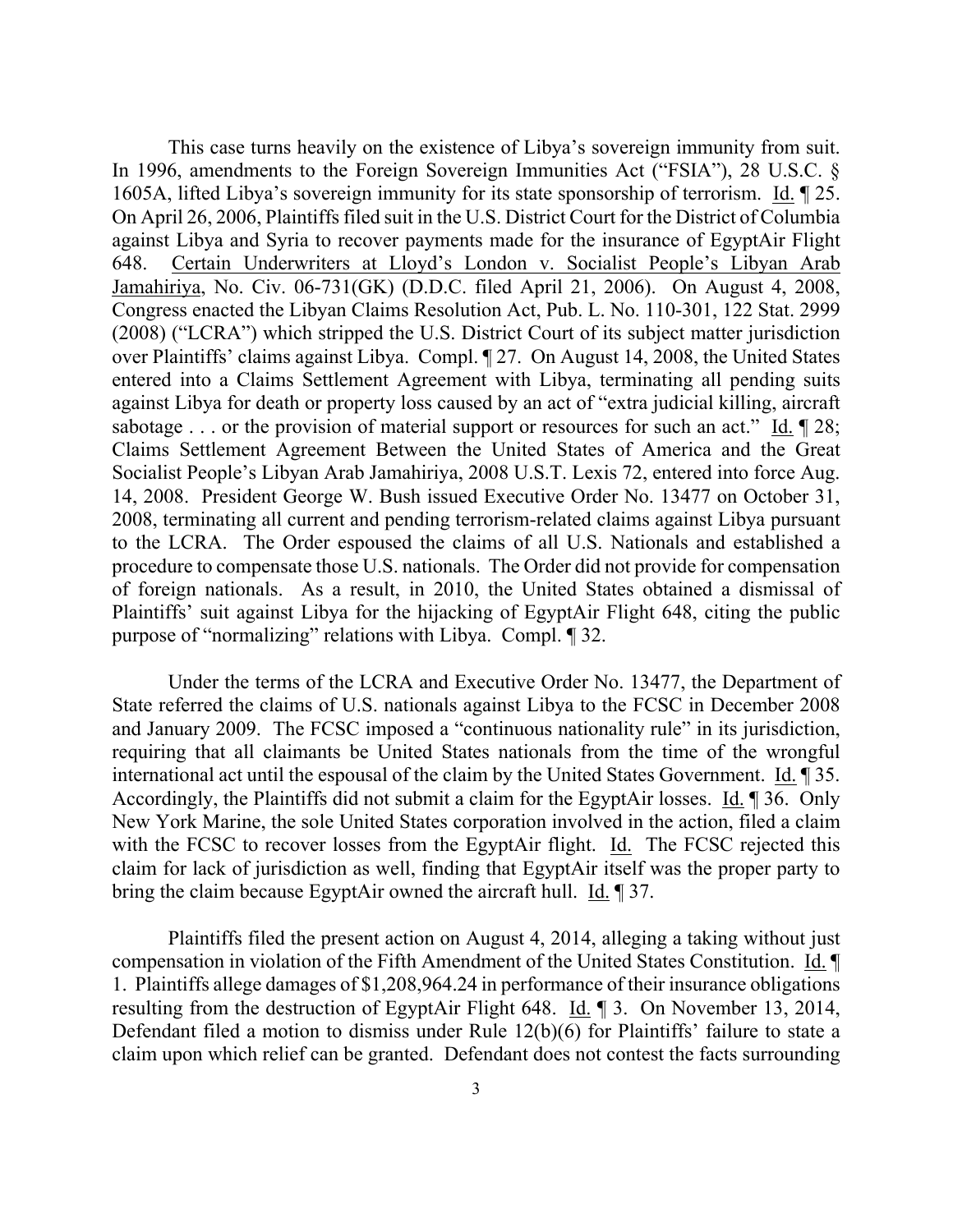the destruction of the aircraft or Libya's sponsorship of the terrorist acts. However, Defendant argues that Plaintiffs have not identified a cognizable property interest upon which to base their takings claims, and that the United States did not "take" their property if it is considered a property interest. In the alternative, Defendant argues that the Court should dismiss this suit as a non-justiciable political question.

 In opposition to Defendant's motion, Plaintiffs filed a response on January 22, 2015, arguing that they have a legally cognizable property interest in their judicial claims against Libya. Plaintiffs further argue that the Government's extinguishment of those claims without providing an alternative means of recovery was a taking under the Fifth Amendment. Plaintiffs also dispute that this case involves a non-justiciable question. The motion has been fully briefed, and the Court heard oral argument on May 4, 2015. The motion is ready for decision.

#### Discussion

## A. Jurisdiction

 The Tucker Act provides this Court with exclusive jurisdiction for "any claims against the United States founded . . . upon the Constitution" in excess of \$10,000. 28 U.S.C. § 1491(a)(1); 28 U.S.C. § 1346(a)(2). "This [provision] includes on its face all takings claims against the United States." Lion Raisins, Inc. v. United States, 416 F.3d 1356 (Fed. Cir. 2005); Acceptance Ins. Cos. Inc. v. United States, 503 F.3d 1328 (Fed. Cir. 2007) ("A Fifth Amendment takings claim falls within the Tucker Act's grant of jurisdiction because it is a 'claim against the United States founded upon the Constitution.'"). The Tucker Act itself does not create a substantive cause of action. In order to come within the jurisdictional reach of the Tucker Act, a plaintiff must identify a separate source of substantive law that creates the right to money damages. Fisher v. United States, 402 F.3d 1167, 1172 (Fed. Cir. 2005). In the parlance of Tucker Act cases, that source of law must be "money-mandating." See United States v. Helen Mitchell*,* 463 U.S. 206, 217 (1983). It is well-established that the Takings Clause of the Fifth Amendment is a money-mandating source of law for purposes of Tucker Act jurisdiction. See Jan's Helicopter Serv., Inc. v. F.A.A., 525 F.3d 1299, 1309 (Fed. Cir. 2008). As Plaintiffs here allege the taking of their property without just compensation, the Court has jurisdiction of their claim.

 The Fifth Amendment applies with equal effect to foreign nationals whose property is taken by the Government without just compensation. Russian Volunteer Fleet v. United States, 282 U.S. 481 (1931); Alvarez-Mendez v. Stock, 746 F. Supp. 1006, 1015 (C.D. Cal. 1990) ("[N]on-resident aliens are entitled to the protection of the Fifth Amendment's prohibition on unlawful takings").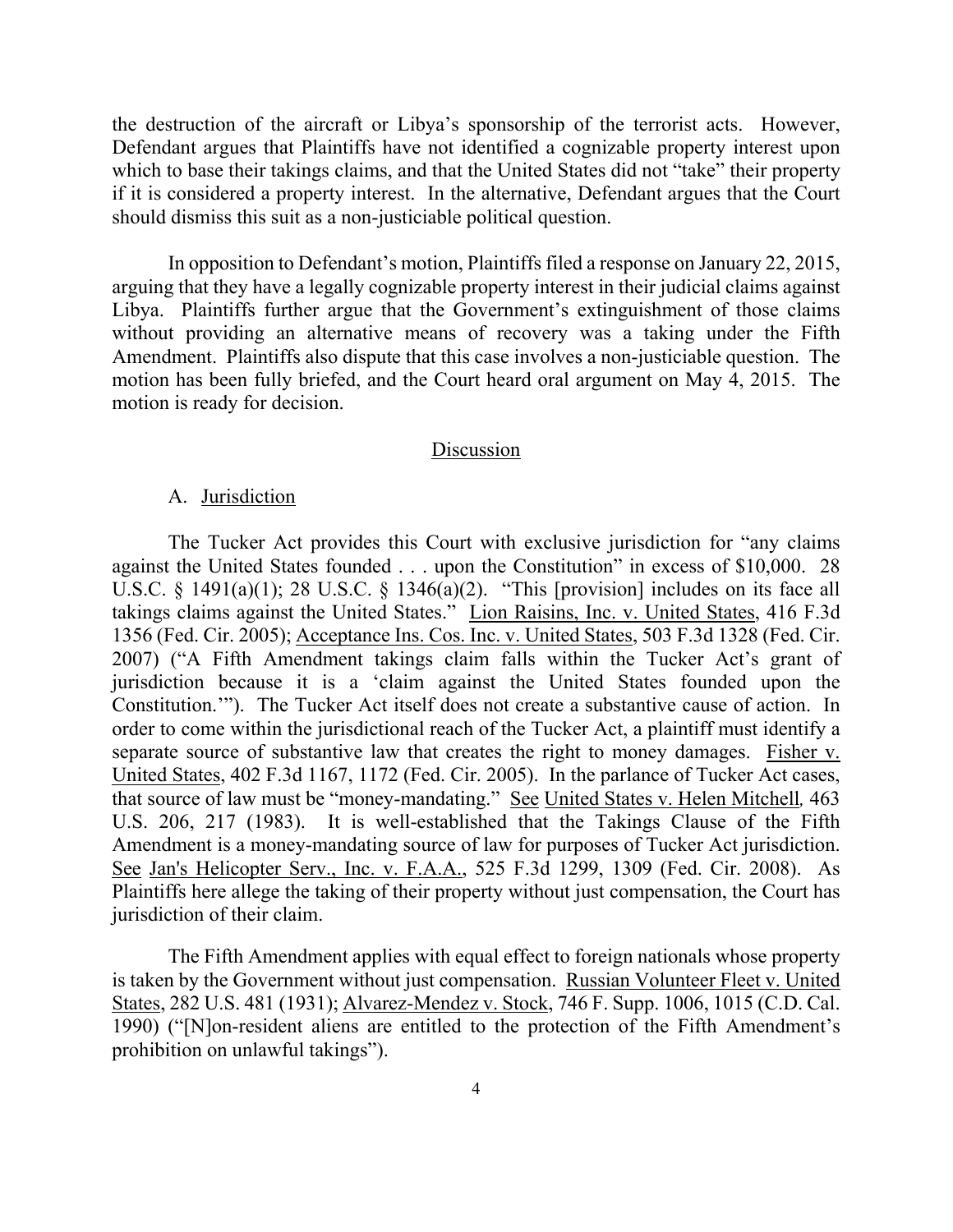#### B. Standard of Review

In reviewing a Rule 12(b)(6) motion to dismiss, the Court "must accept all wellpleaded factual allegations as true and draw all reasonable inferences" in favor of the nonmoving party. Boyle v. United States, 200 F.3d 1369, 1372 (Fed. Cir. 2000) (internal citation omitted). To survive a Rule 12(b)(6) motion to dismiss, a plaintiff needs to provide only "'a short and plain statement of the claim,'" showing a plausible claim to relief. Bell Atl. Corp. v. Twombly, 550 U.S. 544, 555-56 (2007) (quoting Conley v. Gibson, 355 U.S. 41, 47 (1957)). "A claim has facial plausibility when the plaintiff pleads factual content that allows the court to draw the reasonable inference that the defendant is liable for the misconduct alleged." Ashcroft v. Iqbal, 556 U.S. 662, 678 (2009) (citing Twombly, 550 U.S. at 556).

# C. Stating a Taking Claim

In evaluating whether government action constitutes a Fifth Amendment taking, courts generally conduct a two-part analysis. "First, the court determines whether the claimant has identified a cognizable Fifth Amendment property interest that is asserted to be the subject of the taking. Second, if the court concludes that a cognizable property interest exists, it determines whether that property interest was 'taken.'" Acceptance Insurance Cos., Inc. v. United States, 583 F.3d 849, 854 (Fed. Cir. 2009). In order to prevail on the Government's motion to dismiss, Plaintiffs must only plead sufficient facts that, when accepted as true, show that Plaintiffs had a cognizable property interest in their claims against Libya, and that the Government took the claims by Executive Order and the FCSC's jurisdictional limitations. As explained below, the Court finds that Plaintiffs have met their burden to survive the Government's Rule 12(b)(6) motion to dismiss.

# 1. Cognizable Property Interest

The Constitution "neither creates nor defines the scope of property interests compensable under the Fifth Amendment." Maritrans Inc. v. United States, 342 F.3d 1344, 1352 (Fed. Cir. 2003) (citing Bd. Of Regents of State Colls. v. Roth, 408 U.S. 564, 577 (1972)). Instead, courts look to "'existing rules and understandings' and 'background principles' derived from an independent source, such as state, federal, or common law" to define the requisite property interest to establish a taking. Id. (citing Lucas v. South Carolina Coastal Council, 505 U.S. 1003, 1030 (1992)). This broad standard for identifying Fifth Amendment property interests has been held to include intangible rights, such as leaseholds, United States v. General Motors Corp., 323 U.S. 373, 378 (1945), liens, Armstrong v. United States, 364 U.S. 40, 44 (1960), and contracts, Lynch v. United States, 292 U.S. 571, 579 (1934).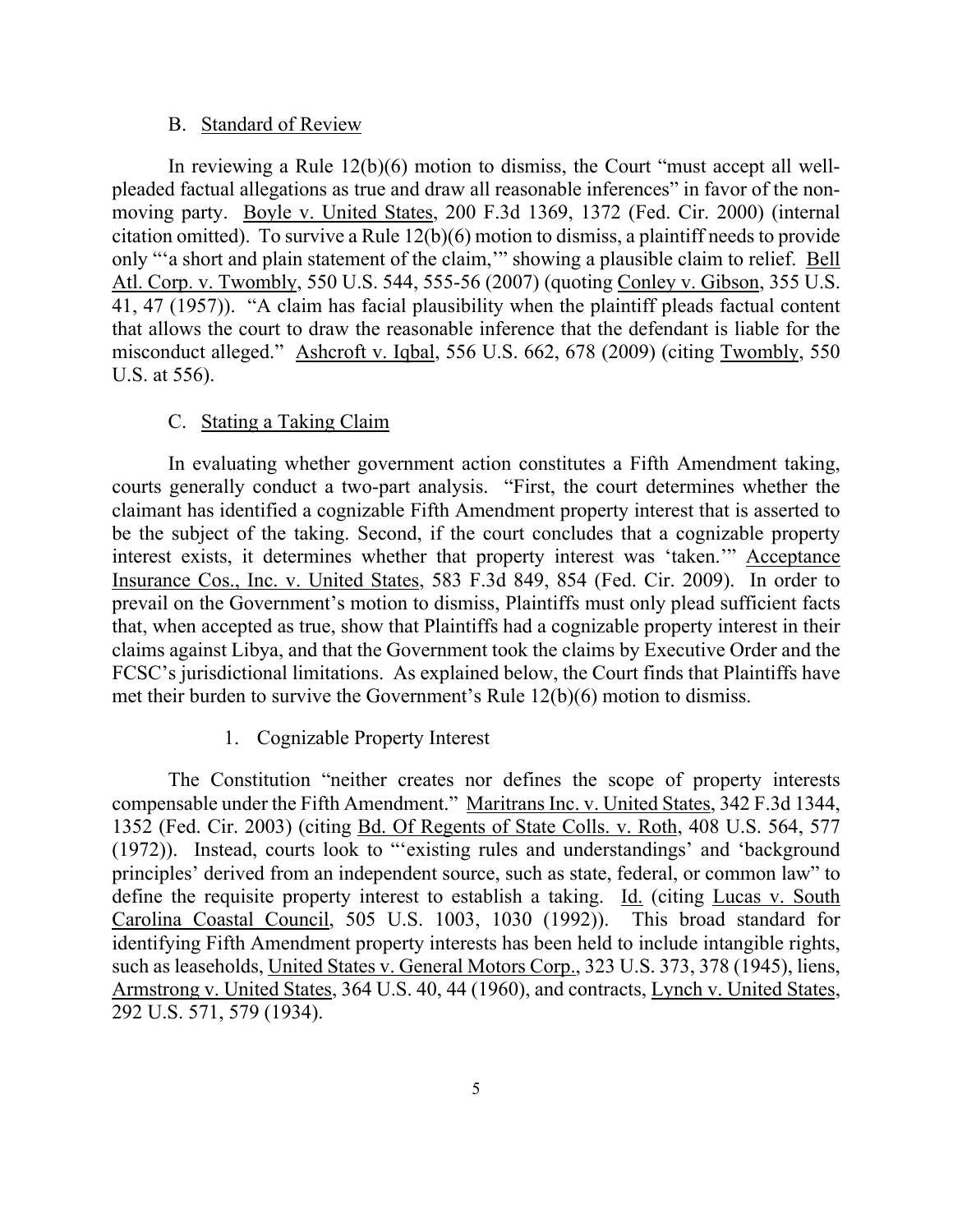In support of a finding that Plaintiffs' causes of action against Libya constitute property interests for the purpose of establishing a taking claim, Plaintiffs cite three primary cases, two of which are controlling precedent from the Federal Circuit. First, in Alliance of Descendants of Texas Land Grants v. United States, 37 F.3d 1478 (Fed. Cir. 1994), the plaintiffs sued the United States under the Fifth Amendment for extinguishing their unresolved claims against the government of Mexico. The United States had previously entered into a treaty with Mexico, removing jurisdiction of all United States tribunals over the plaintiffs' claims for compensation from Mexico for land grant disputes. Though the plaintiffs ultimately lost the case based upon the statute of limitations, the Federal Circuit first found that the plaintiffs had identified a property interest in their causes of action. The Government is quick to dismiss this precedent "because it involved land," and a right to sue for compensation relating to land is "an incident of ownership of the land itself." Def.'s Reply at 8. Thus, the Government argues, that case was more analogous to a suit for a taking of land than it is to the judicial claims at issue here.

The Court declines to ignore Alliance of Descendants as quickly as the Government. The Federal Circuit undertook a short yet complete analysis of the underlying taking claim at issue in that case, "examin[ing] what private property the United States allegedly took." Alliance of Descendants, 37 F.3d at 1481. The court found that plaintiffs had alleged a taking of "their *property interest in a legal cause of action*." Id. (emphasis added). Indeed, the Federal Circuit pointed out that "[t]he claimants do not in this suit allege a taking of the land in Texas itself. Rather, they allege that the United States took away their legal right to sue for compensation for that land." Id. Then, in unqualified language, the court stated, "[b]ecause a legal cause of action is property within the meaning of the Fifth Amendment . . . claimants have properly alleged possession of a compensable property interest." Id. (citing Cities Servs. Co. v. McGrath, 342 U.S. 330, 335-36 (1952) and Ware v. Hylton, 3 U.S. 199, 245 (1796)). Nowhere does the Federal Circuit limit its reasoning to the incidence of land ownership. Indeed, neither Cities Services nor Ware involve takings of land. See Cities Servs. Co, 342 U.S. at 331 (involving gold debentures); Ware, 3 U.S. at 245 (involving rights of debtors injured by public treaty). Thus, Defendant's dismissal of Alliance of Descendants because it involves land is unavailing, and the Court instead finds the case to be controlling.

The second major case upon which Plaintiffs rely is Abrahim-Youri v. United States, 139 F.3d 1462 (Fed. Cir. 1997). In that case, former hostages in Iran sued the Government under a taking theory for espousing and settling their claims against Iran for damages suffered during their capture. Id. at 1463. The United States signed the Algiers Accords and settled with Iran in return for the freeing of the hostages and setting up a tribunal to hear claims. Id. at 1464. The plaintiffs in that case were awarded damages with interest by the FCSC, but the money in the settlement fund was insufficient to cover all of the interest. Id. As a result, the plaintiffs were forced to accept full compensation but only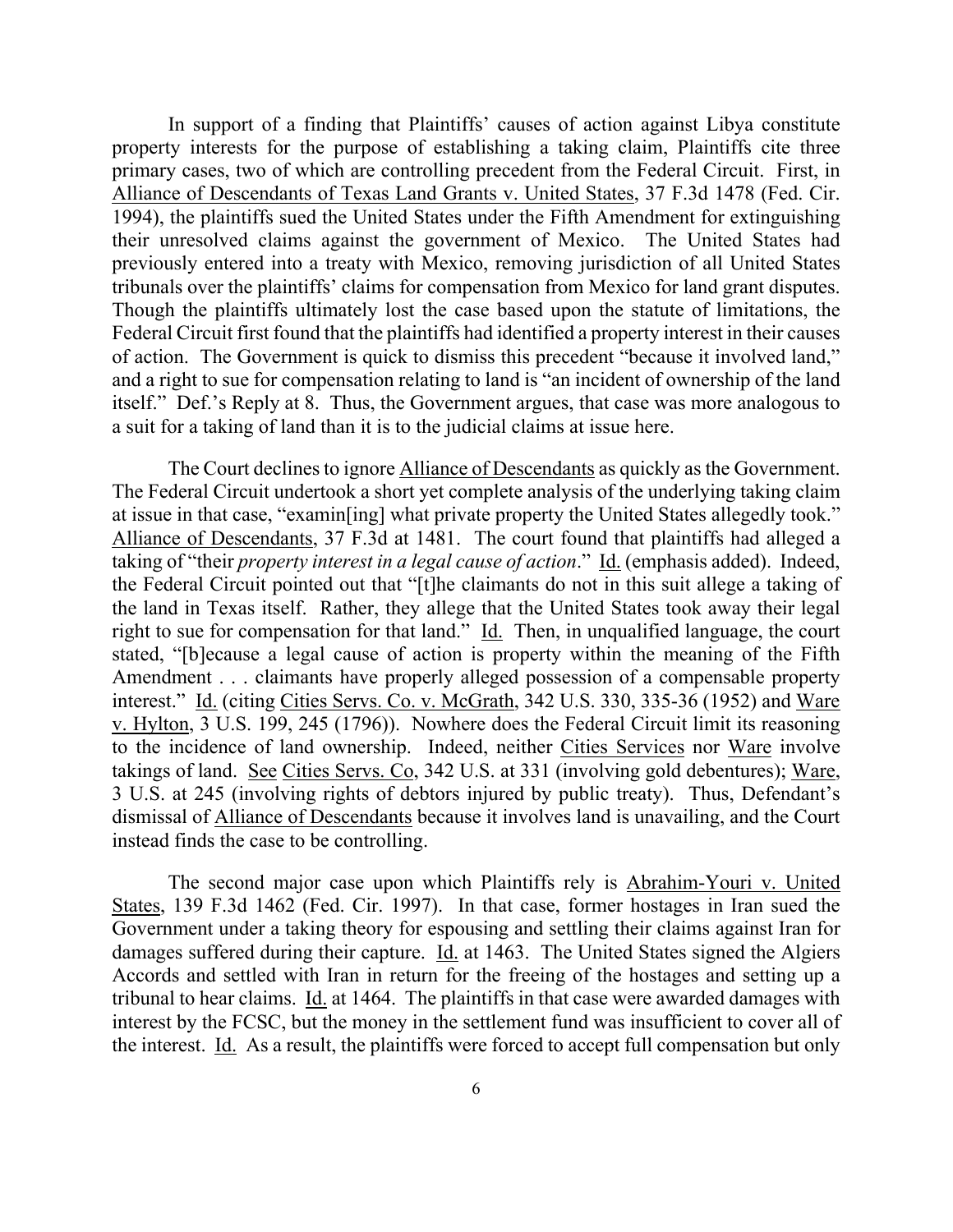34.5 percent of their awarded interest. Id. They sued under a taking theory for the uncompensated remainder.

Once again, the Federal Circuit stated, "[w]e agree with plaintiffs that their property rights – their choses in action against Iran – were extinguished when the Government espoused and settled their claims." Id. at 1465. Ultimately, the Court found no compensable taking for other reasons. However, for purposes of determining a cognizable property interest, the Federal Circuit maintained its earlier position from Alliance of Descendants that causes of action against a foreign sovereign are property interests under the Fifth Amendment. Yet the Government dismisses this case, asserting that the Federal Circuit did not "specifically address whether the referenced 'choses in action' constituted property within the meaning of the Takings Clause," and it is unclear if the Federal Circuit was merely agreeing that "what the plaintiffs had identified as property rights were extinguished." Def.'s Reply at 8-9. The Court disagrees.

In Abrahim-Youri, the Federal Circuit compared the claims at issue with those in Belk v. United States, 858 F.2d 706 (Fed. Cir. 1988), another takings case involving U.S. hostages in Iran. The Federal Circuit described the legal theory in Belk as similar to that in Abrahim-Youri, noting that in Belk, "[t]he former hostages alleged that the Government took their property – their causes of action against Iran – by entering into the Algiers accords with Iran." Abrahim-Youri, 139 F.3d at 1466. This overt recognition of similar legal claims undermines the Government's assertion here that the Federal Circuit gave cursory consideration to whether causes of action are property. Instead, the Federal Circuit distinguished Belk from Abrahim-Youri on different grounds, finding that the former hostages in Belk were the intended beneficiaries of the Algiers Accords, and thus the plaintiffs failed to show the taking was performed for the public good alone. Furthermore, the Government, as the defendant in Belk, "assumed the alleged causes of action against Iran constitute property" for the purposes of the motion for summary judgment. Belk v. United States, 12 Cl. Ct. 732, 733 (1987).

Third, Plaintiffs rely on Shanghai Power v. United States, 4 Cl. Ct. 237 (1983), aff'd, 765 F.2d 159 (Fed. Cir. 1985), to argue that even *unfiled* causes of action can be considered property under the Fifth Amendment. Pl.'s Opp. at 9. In Shanghai Power, the Court found a property interest in claims against China for expropriation that were later settled by President Carter for less than full value. 4 Cl. Ct. at 239. The Court construed the concept of Fifth Amendment property broadly, finding that any interest will be considered "property for purposes of the [F]ifth [A]mendment unless that interest is devoid of a legally enforceable right or recognition of a property interest would contravene public policy." Id. at 240. The Court held that a claim for compensation based on expropriation met this standard. Id. The Court did not disqualify the claims as property for being nascent. Instead, the Court found the stage of the claim relevant only to its value, considering factors like forum availability and likelihood of success to determine damages. Id. at 241-42.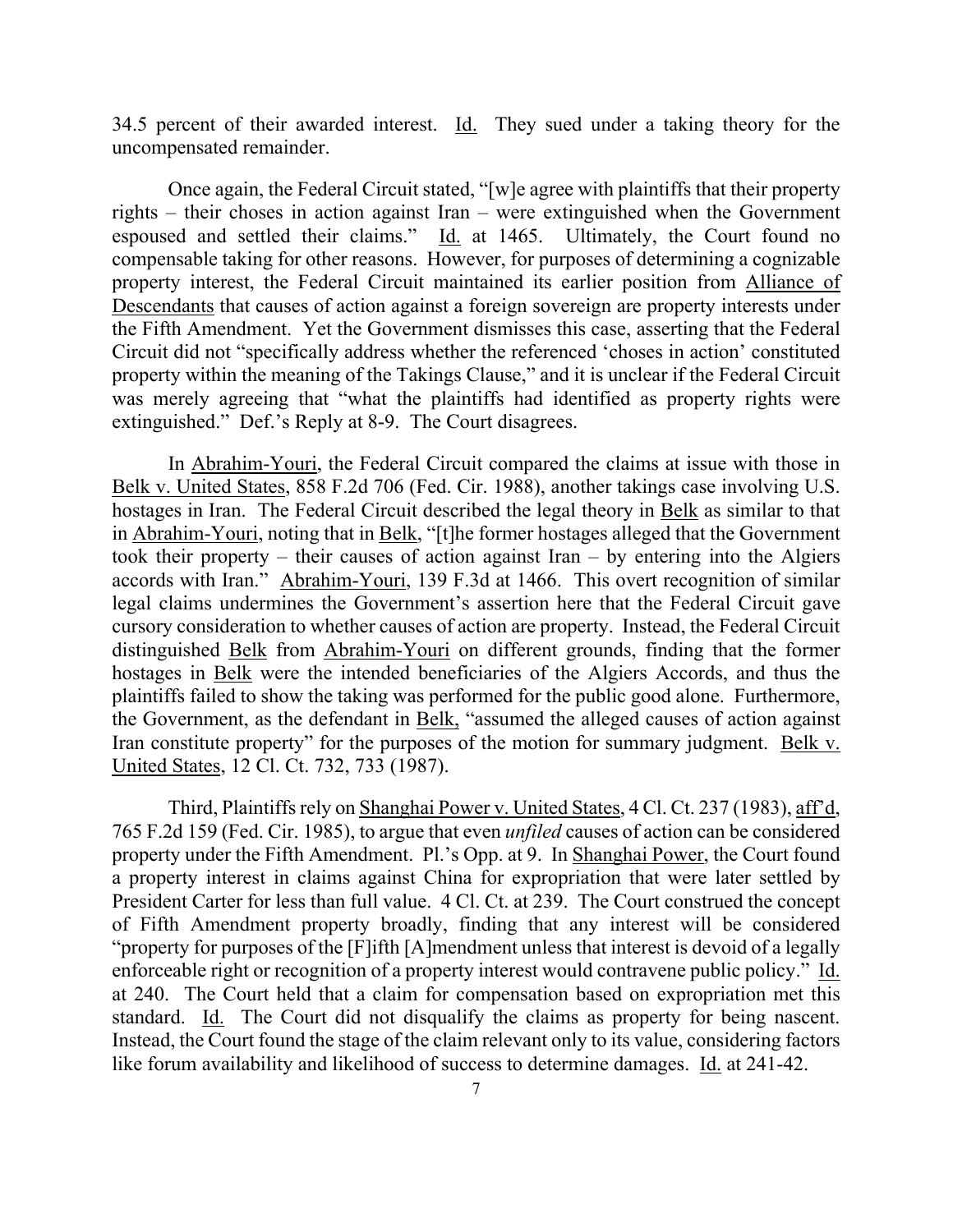The Government does not address how Shanghai Power might work against the Plaintiffs' property interest argument here. Instead, the Government merely asserts that the Court found no taking due to the lack of a reasonable expectation of recovery in claims involving foreign relations, and the inherent authority of the President to espouse claims. Gov.'s Reply at 9. The Government also points to the holding that the case was nonjusticiable as it interfered with the President's ability to carry on diplomatic relations. Id. Thus, the Government does not explain how the finding of a property interest in Shanghai Power is inapplicable to the facts here. Accordingly, the Court finds Shanghai Power instructive.

In its motion, Defendant relies upon three main cases to argue against the existence of a Fifth Amendment property interest in this case. First, the Government cites Adams v. United States, 391 F.3d 1212 (Fed. Cir. 2004) for the proposition that "causes of action (particularly ones sounding in tort) do not constitute cognizable or 'vested' property." Def.'s Mot. to Dismiss at 5-6; Adams, 391 F.3d at 1225-26. In Adams, the plaintiffs sued under a taking theory for the extinguishment of four years of Fair Labor Standards Act ("FLSA") claims after Congress shortened the statute of limitations from six years to two years. 391 F.3d at 1219. However, the Federal Circuit did not hold that causes of action are *never* "vested" property rights under the Fifth Amendment. Instead, the appellate court held that property rights from legal claims only exist when the action protects a "legallyrecognized property interest." Id. at 1225-26; Def.'s Mot. to Dismiss at 6. In Adams, the Federal Circuit found that the plaintiffs' claims for overtime pay did not meet this standard, as they "confuse[d] a property right cognizable under the Takings Clause of the Fifth Amendment with a due process right to payment of a monetary entitlement under a compensation statute." 391 F.3d at 1220.

Interestingly, the Federal Circuit in Adams cites to Cities Serv. Co. v. McGrath in finding that causes of action are property rights when they protect legally-recognized property interests. The Federal Circuit cited this same case in Alliance of Descendants where it held that a legal cause of action is property when it protects an interest like land. In Adams, the Court found no legally-protected interest in a claim of Government liability for overtime pay before an administrative agency. 391 F.3d at 1226. Importantly, the nature of Government liability in Adams was created entirely by federal statute and is more aptly described as an entitlement rather than as a property right "under state and common law." Id. Conversely, aircraft hulls and insurance contracts are generally considered property under state and common law. See Maritrans, 342 F.3d at 1352 (finding a property interest in tank barges); U.S. Trust Co. of New York v. New Jersey, 431 U.S. 1, 19 (1977) ("Contract rights are a form of property and as such may be taken for a public purpose provided that just compensation is paid."). The Government repeatedly and erroneously argues that Plaintiffs did not actually own the aircraft hull and were not attempting to enforce the insurance contracts against Libya. Instead, the Government argues, Plaintiffs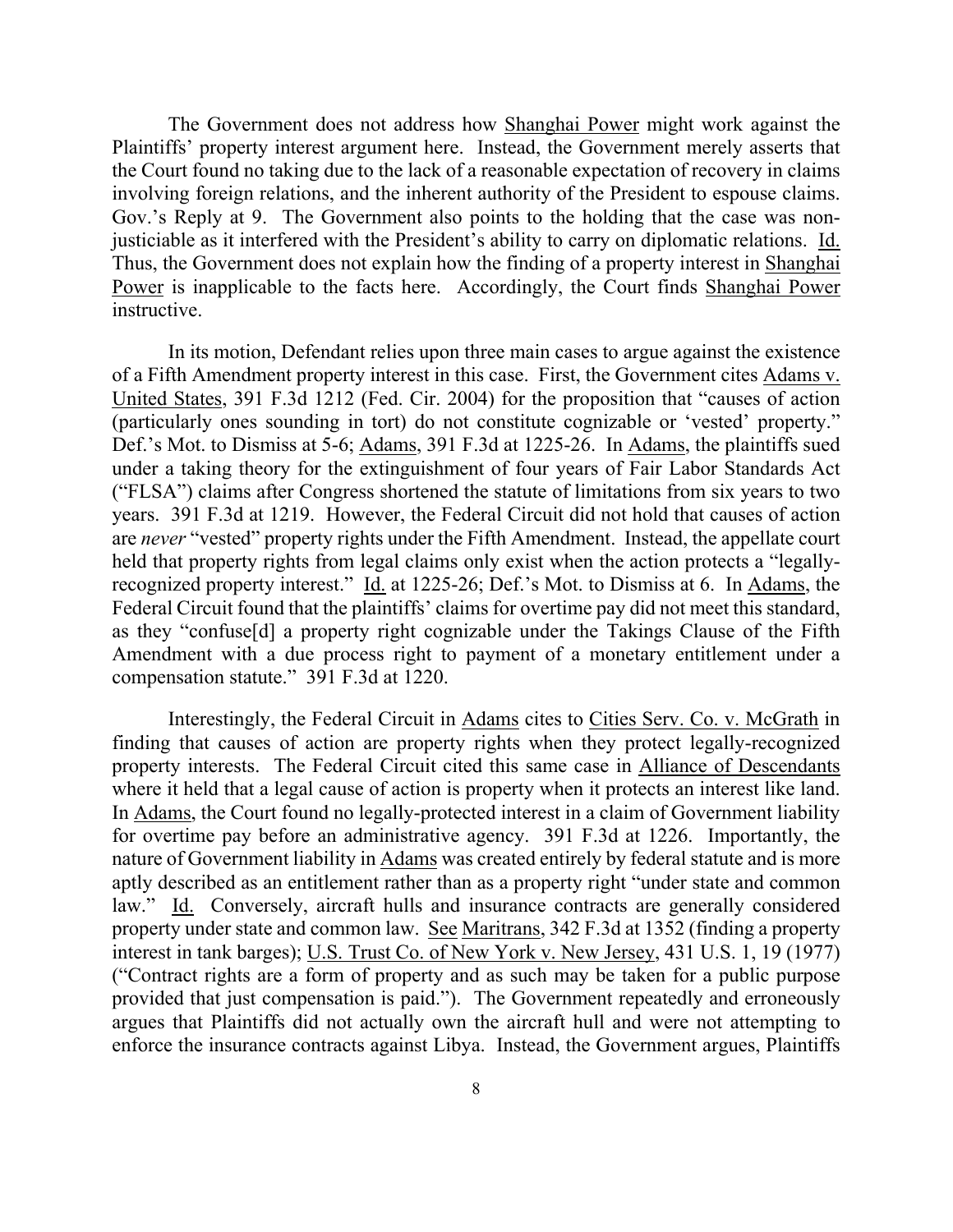were bringing pure tort claims which do not meet the definition of property. But the Government fails to consider the importance of the word "protect" in the operative standard here. Plaintiffs' causes of action are property rights *when they protect* legally-recognized property interests. Here, Plaintiffs' suit for damages was filed to *protect* Plaintiffs from losses sustained under their insurance contracts and the loss of the aircraft, which were caused by Libyan-sponsored terrorists. Plaintiffs need not own the aircraft or enforce the insurance contract to protect those interests with legal claims.

As holders of subrogated insurance contracts, Plaintiffs were entitled to sue and recover on behalf of the direct victims of terrorism here, and were "entitled to all the rights and remedies belonging to the insured against a third party with respect to any loss covered by the policy." Subrogation, *Black's Law Dictionary* (9<sup>th</sup> ed. 2009); Pl.'s Opp. At 13-14. Thus, Plaintiffs' legal claims seeking recovery for damages to both the aircraft hull and the contract property would fall under the Adams definition of a claim protecting a legallyrecognized property interest.

The other two cases upon which Defendant primarily relies are Stauffer v. Brooks Bros. Group, Inc., 758 F.3d 1314 (Fed. Cir. 2014) and Rogers v. Tristar Prods., Inc., 559 Fed. Appx. 1042 (Fed. Cir. May 2, 2012) (non-precedential). According to the Government, both cases hold that there is no vested property right in a legal cause of action until there is a final, unreviewable judgment, which Plaintiffs in this case failed to obtain. Despite the Government's characterization of Rogers to the contrary, neither of these cases involved a takings claim against the United States for compensation. Instead, both cases involved *qui tam* bounty hunter rights, another federal statutory entitlement, that were eliminated by statutes. Although Rogers discusses the Takings Clause, the action before the court was for reconsideration of a dismissal for mootness of the plaintiff's original *qui tam* whistleblower action. The plaintiff argued, among other things, that the Takings Clause prohibited the Government from extinguishing his claim, and did not argue for compensation for the *taking of the claim* itself. Thus, the court's analysis of property rights in Rogers is, for our purposes, inapposite. If accepted as controlling, this cursory analysis in a non-precedential opinion on the mootness of a *qui tam* action would then be inconsistent with other controlling takings analyses already summarized, which almost uniformly find that causes of action protecting legally-recognized property rights are property for Fifth Amendments purposes, regardless of their procedural posture. The Court declines to give such weight to Rogers. Similarly, Stauffer involved "an award of statutory creation, which, prior to final judgment, was wholly within the control of Congress," and thus is equally unhelpful to this Court's analysis.

The Government also cites to twelve opinions from other circuits to support its belief that "property" under the Fifth Amendment does not include non-final judgments. Only four of these opinions involve the Takings Clause as opposed to the Due Process Clause. Further, to the extent any of these cases holds that only final judgments are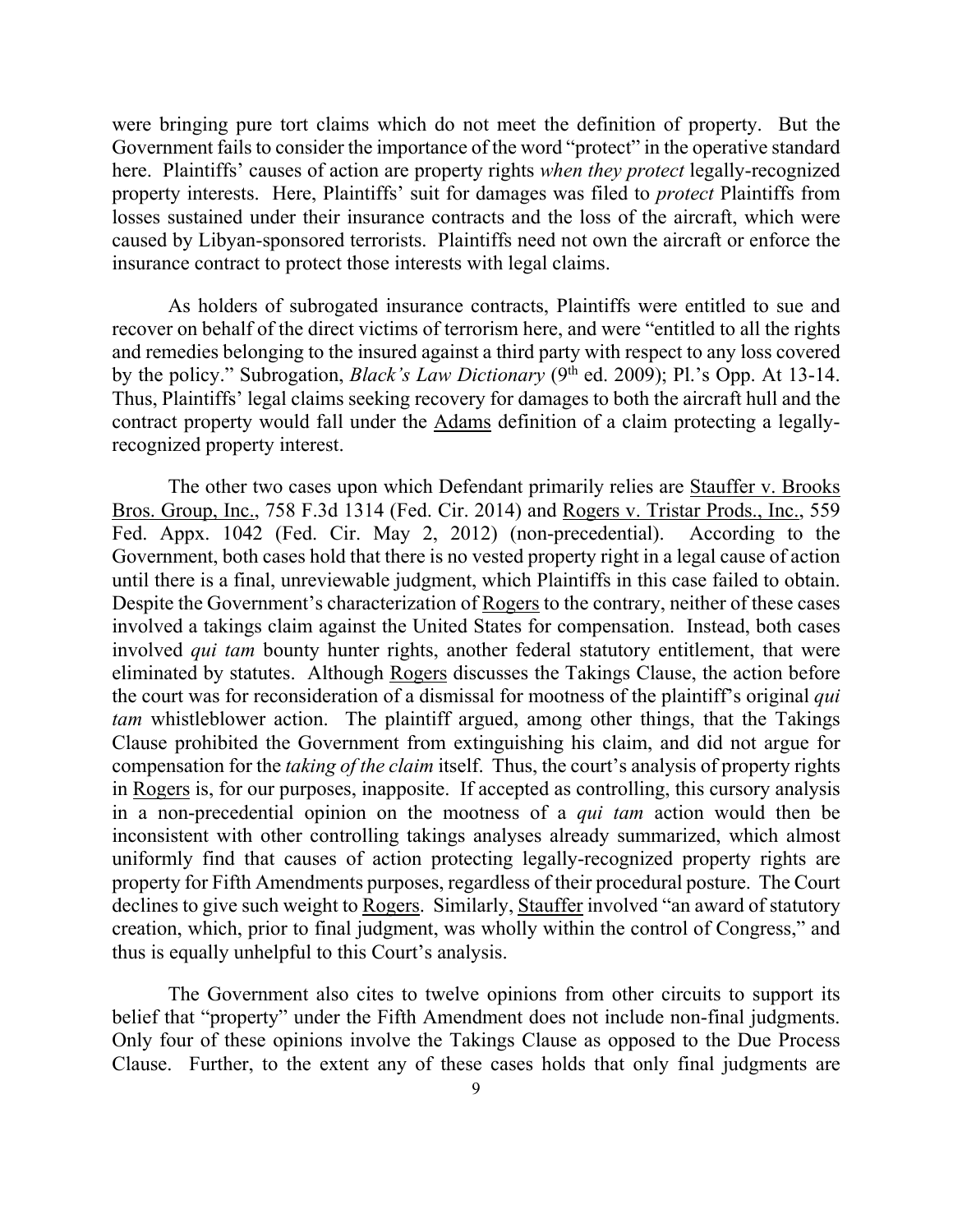considered property under the Fifth Amendment, this authority is directly contrary to the Federal Circuit precedent discussed above. Thus, the Court declines to give weight to these cases in determining what qualifies as property under the Takings Clause.

Ultimately, the Court agrees with Plaintiffs that the Federal Circuit cases discussing cognizable property under the Takings Clause are reconcilable by property type. The Adams, Rogers, and Stauffer holdings all concern claims that were brought to protect federally created statutory rights, "not state and common law recognized property interests such as land, contract, intangible property and personal injury." Pl.'s Opp. at 17. The Shanghai Power, Abrahim-Youri, and Alliance of Descendants cases all found Takings Clause property interests because the claims were brought to protect property more similar to the case at bar. Thus, for the purposes of the motion to dismiss, the Court finds that Plaintiffs have alleged sufficient facts to show a property interest in the insurance contracts they sought to protect with a legal claim against Libya, which the United States subsequently extinguished.

# 2. Taking of Property Interest

The parties' analysis of the Penn Central factors is premature at this stage of the case. Penn Cent. Transp. Co. v. City of New York, 438 U.S. 104 (1978). While those factors may ultimately be relevant in deciding whether a taking has occurred, they do not assist the Court in deciding whether Plaintiffs have stated a plausible taking claim. Plaintiffs have pled that their legal causes of action against Libya were terminated by the Claims Settlement Agreement between the United States and Libya, as well as Executive Order No. 13477. Compl. at 13. Further, although the United States provided for a settlement procedure for U.S. Nationals, "no such parallel procedure" was established for foreign nationals. Id. at 14. Thus, according to Plaintiffs, the taking occurred when the Government terminated their legal claims and then failed to provide an alternate means of recovery. These facts are sufficient to establish a claim for a taking by the United States Government for the public purpose of "'normalizing' relations between the United States and Libya." Id.

## 3. Justiciability

The Government argues that this case involves a non-justiciable political question. Def.'s Mot. at 17. Specifically, the Government claims that the "President's authority for the Claims Settlement Agreement and the extinguishment of plaintiffs' claims is beyond question and is a quintessential example of the exercise of the President's broad constitutional powers in foreign affairs." Id.; United States v. Pink, 315 U.S. 203 (1942) (Frankfurter, J., concurring). The Government also cites Shanghai Power for the proposition that "[a] judicial inquiry into whether the President could have extracted a more generous settlement from another country would seriously interfere with his ability to carry